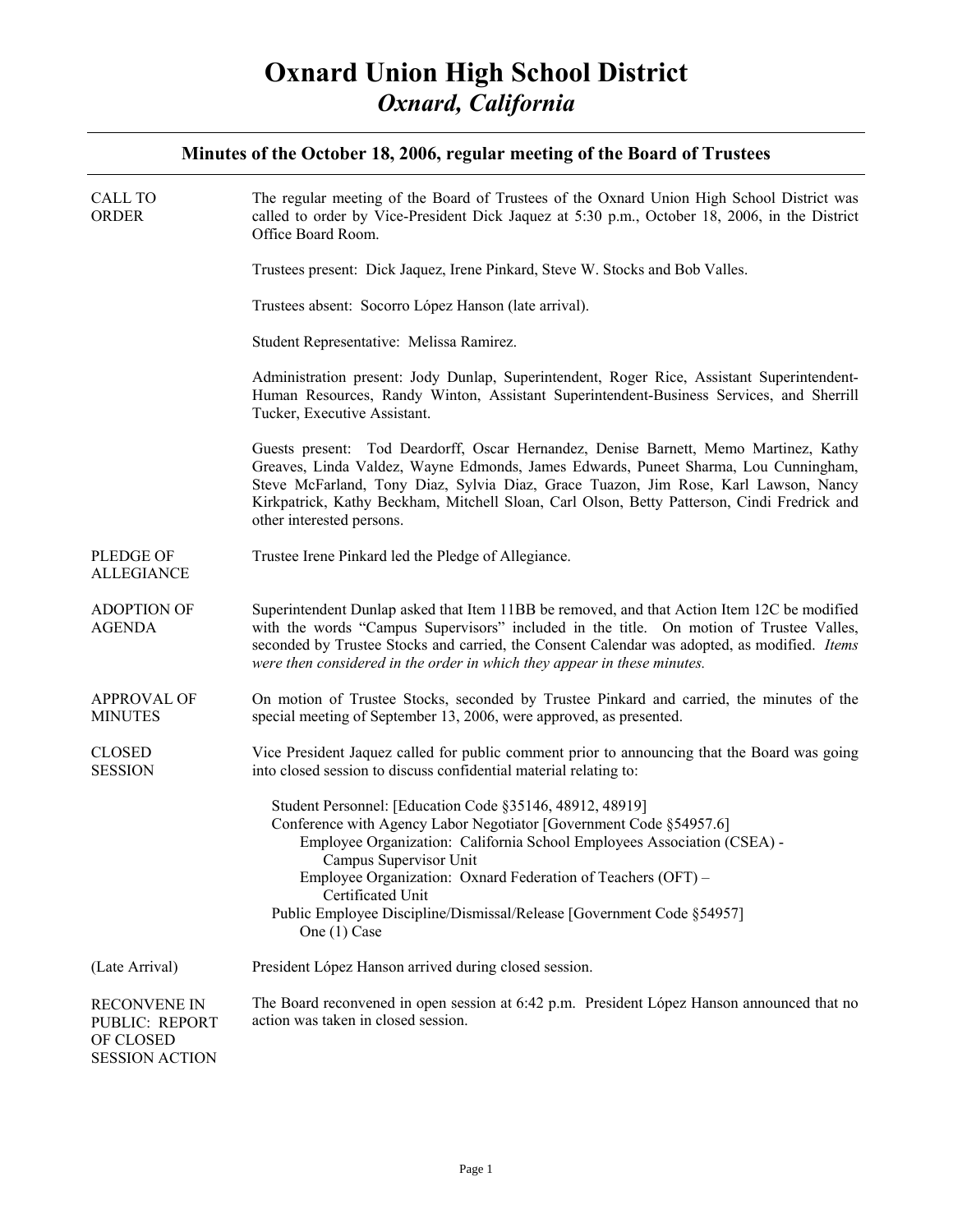# **Oxnard Union High School District**  *Oxnard, California*

| <b>PUBLIC HEARING:</b><br>California School<br>Employees (CSEA)<br>Association Initial<br>Contract Proposal to<br><b>OUHSD</b> | This being the time and date noticed, President López Hanson announced the public hearing on<br>the Initial Contract Proposal from the California School Employees Association - Campus<br>Supervisors #260 to the Oxnard Union High School District open for comments. Hearing no<br>comments, the public hearing was closed.                                                                                                                                                                                                                                                                                                                                                                                                                                                                          |
|--------------------------------------------------------------------------------------------------------------------------------|---------------------------------------------------------------------------------------------------------------------------------------------------------------------------------------------------------------------------------------------------------------------------------------------------------------------------------------------------------------------------------------------------------------------------------------------------------------------------------------------------------------------------------------------------------------------------------------------------------------------------------------------------------------------------------------------------------------------------------------------------------------------------------------------------------|
| <b>PUBLIC HEARING:</b><br>Oxnard Federation of<br>Teachers (OFT)<br>Certificated Unit<br>Initial Contract<br>Proposal to OUHSD | This being the time and date noticed, President López Hanson announced the public hearing on<br>the Initial Contract Proposal – Certificated Unit from the Oxnard Federation of Teachers to the<br>Oxnard Union High School District open for comments. Hearing no comments, the public<br>hearing was closed.                                                                                                                                                                                                                                                                                                                                                                                                                                                                                          |
| <b>AUDIENCE TO</b><br><b>ADDRESS BOARD</b><br>OF TRUSTEES                                                                      | Mr. Karl Lawson and Ms. Nancy Kirkpatrick, Rio Mesa Music and Pageantry Booster Club,<br>encouraged Trustees to visit the Rio Mesa band, see their new uniforms and meet the new band<br>director. Mr. Lawson thanked the Board and administration for the monies received at Rio Mesa<br>High School for arts education. He stated they will now be able to make some long-needed<br>instrument repairs and/or replacement. Mr. Lawson assured the Board that in addition to the<br>additional monies this year, they will continue to raise funds to help their children.                                                                                                                                                                                                                             |
|                                                                                                                                | Mr. Carl Olson, Chairman of the State Department Watch, was present to speak on hiring<br>policies regarding illegal aliens. He read a statement entitled "Diogenes Honesty Search" and<br>distributed copies to Trustees.                                                                                                                                                                                                                                                                                                                                                                                                                                                                                                                                                                              |
|                                                                                                                                | Mr. Mitchel Sloan, California State University, Channel Islands, asked Trustees for their "yes"<br>vote on Proposition 1D, Kindergarten-University Public Education Facilities Bond Act of 2006.<br>He stated that this measure will have a direct impact of \$62 million on the university, and<br>distributed a fact sheet to Trustees.                                                                                                                                                                                                                                                                                                                                                                                                                                                               |
| <b>SPECIAL BOARD</b><br><b>RECOGNITION</b>                                                                                     | Superintendent Dunlap asked Trustee Stocks to join her in recognizing the retirement of Ms.<br>Sherrill Tucker. Hired by Mr. Stocks at Channel Islands High School in 1966, Sherrill has<br>worked for the district for 40 years. Sherrill expressed her appreciation to the Board and<br>administrative staff, and said she looks forward to relaxing and spending time with her<br>Granddaughter.                                                                                                                                                                                                                                                                                                                                                                                                     |
| <b>BOARD</b><br><b>RECOGNITION:</b><br>OXNARD HIGH<br><b>SCHOOL AVID</b><br><b>STUDENTS</b>                                    | Mr. James Edwards, Principal of Oxnard High School, was pleased to introduce Ms. Kathy<br>Beckham, Achievement Via Individual Determination (AVID) instructional leader.<br>Mr.<br>Edwards reported that she has been an impact leader at Oxnard High School and has given so<br>much to the AVID students. Ms. Beckham provided a PowerPoint presentation regarding the<br>AVID program to include Student Profiles, Knowledge/Awareness, Support, Tutor Training,<br>Accountability, and Writing and Research. She asked that the Board join her in recognizing<br>students Carlos Martinez and Arshdeep Kaur, both sophomores at Oxnard High School who<br>have shown exemplary achievement in the AVID program. Trustees recognized parents, as well,<br>and presented certificates of achievement. |
| <b>RECEIPT OF</b><br><b>INITIAL</b><br><b>CONTRACT</b><br><b>PROPOSALS</b>                                                     | Mr. Roger Rice, Assistant Superintendent-Human Resources, reported that the district is in<br>receipt of the initial contract proposal from the California School Employees Association -<br>Campus Supervisors #260 to the Oxnard Union High School District, and the initial contract<br>proposal - Certificated Unit from the Oxnard Federation of Teachers to the Oxnard Union High<br>School District. Negotiations will begin in December.                                                                                                                                                                                                                                                                                                                                                        |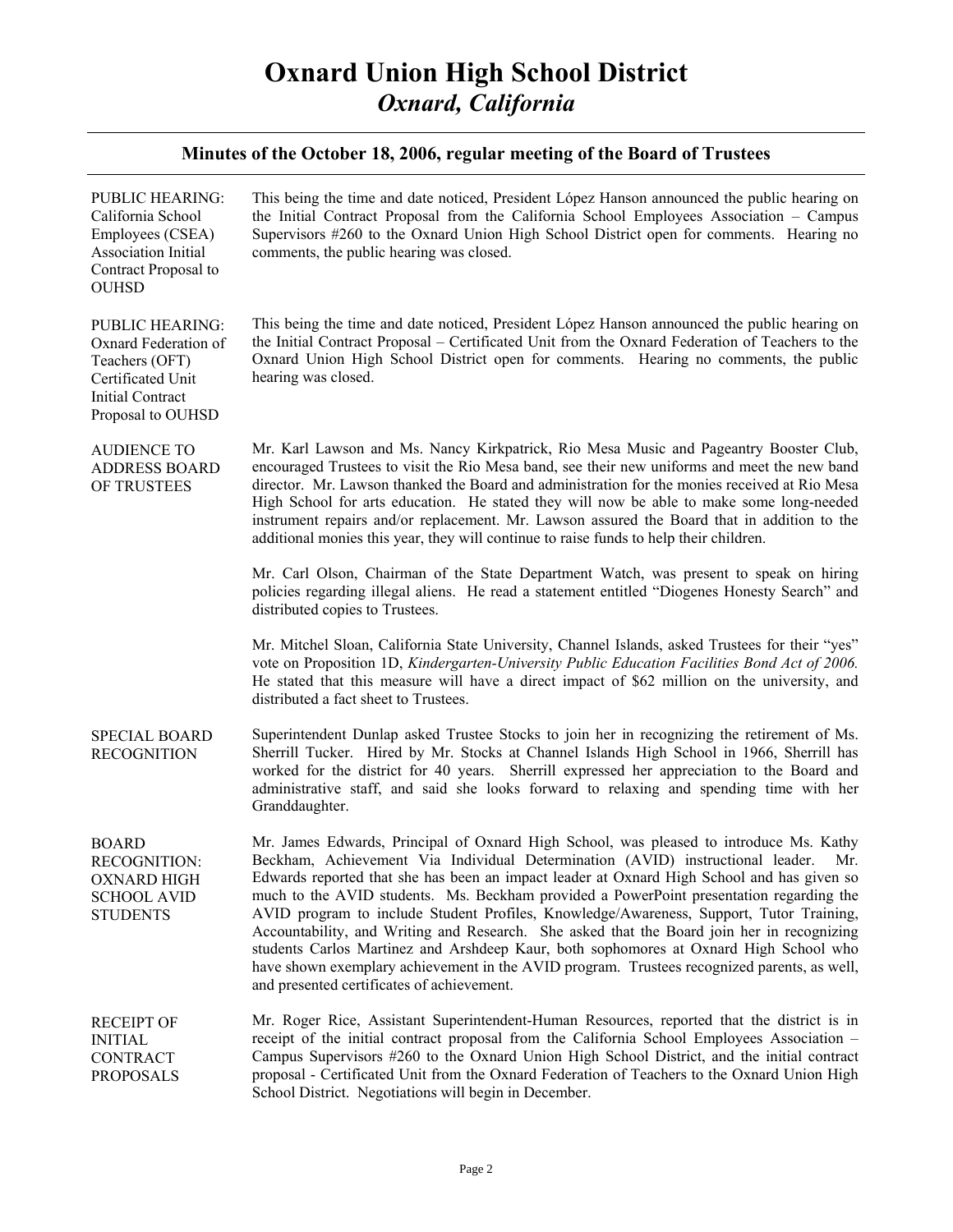# **Oxnard Union High School District**  *Oxnard, California*

#### **Minutes of the October 18, 2006, regular meeting of the Board of Trustees**

FACILITIES AND MODERNIZATION Mr. Stephen McFarland, Director of Maintenance and Operations, presented a PowerPoint presentation of 2005-06 maintenance and facilities projects. He provided an overview for each campus modernization project totaling \$56 million. Mr. McFarland emphasized that money has been put into the students, and the grounds and facilities look great. Trustees discussed the use of facilities by the community. There are about 30-40 groups districtwide using facilities. Trustees asked that a record be kept in order to document what the district does for the community.

TIMELINE FOR NEW SCHOOL **CONSTRUCTION** Using a PowerPoint presentation, Mr. Lou Cunningham, Director of Facilities, provided timeline projections for new school construction, beginning with site selection to final construction. Beginning from scratch, a new high school would take about 5 years, and using plans already in place would take about 3-4 years for completion. The Board was in agreement that serious thought be given to the construction of a new school. Responding to a question from Board President López Hanson, Mr. Cunningham explained that the district had purchased land in Camarillo and was ready to begin designing a new high school facility, basically about 8 months into the project. President López Hanson pointed out that the reason the district has not continued efforts in Camarillo is because unification came back into play, particularly AB 780. Therefore, if unification were to occur then that school would stay with the new district. The OUHSD stopped efforts in Camarillo at that time, as well as in Oxnard. President López Hanson emphasized that as a Board, they have never taken formal action to not construct a school in Camarillo. Trustees agreed that future consideration should be given to selecting school sites in Oxnard, and that a possible special Board meeting be scheduled to give direction to staff.

GENERAL DISTRICT UPDATE Superintendent Dunlap reported that the PSAT was administered today at all school sites. The PSAT is a precursor to the SAT. Earlier, in October, juniors and seniors took the first administration of the CAHSEE. Superintendent Dunlap stated that one of the things constantly talked about at school sites is post secondary options. She stated she believes very strongly that the district should encourage the same with the teaching staff. She reported that Mr. Rocky Valles recently completed his doctoral degree and is now *Dr. Rocky Valles*. Mr. Graham Gurney is in his first semester, and Mr. Roger Rice and Ms. Kim Tresvant should be done with their doctoral degrees in April. Ms. Rene Rickard just began the California Lutheran program in Ventura. Congratulations to Maricruz Hernandez, Rio Mesa High School, and Oscar Hernandez, Hueneme High School, for their leadership in providing two workshops to meet the needs of students most at risk and to provide services to parents at the recent PASS Program. College Night was held at Pacifica High School October 5. There were about 2200 students who attended. Kudos to Mr. Tony Diaz who did a presentation with parents on the NCAA Clearing House. Superintendent Dunlap reminded Trustees of upcoming Back to School Night programs at Frontier and Channel Islands High Schools.

**STUDENT** REPRESENTATIVE TO THE BOARD OF TRUSTEES Miss Melissa Ramirez, Student Representative to the Board of Trustees, reported that schools are working on homecoming activities and doing very well in sports. She reported that the past month at Channel Islands High School has been very exciting. Additionally, she reported on the monthly Oxnard District Council meeting.

BOARD OF **TRUSTEES** Continued

AUDIENCE TO ADDRESS THE Mr. Kaz Iwamoto, Oxnard High School parent, asked to address the Board in support of Proposition 86, which he stated will prevent 700,000 people from ever starting to smoke by raising the cost of cigarettes. He distributed a packet of materials from the American Cancer Society, and asked that the Board join many other organizations in supporting this proposition.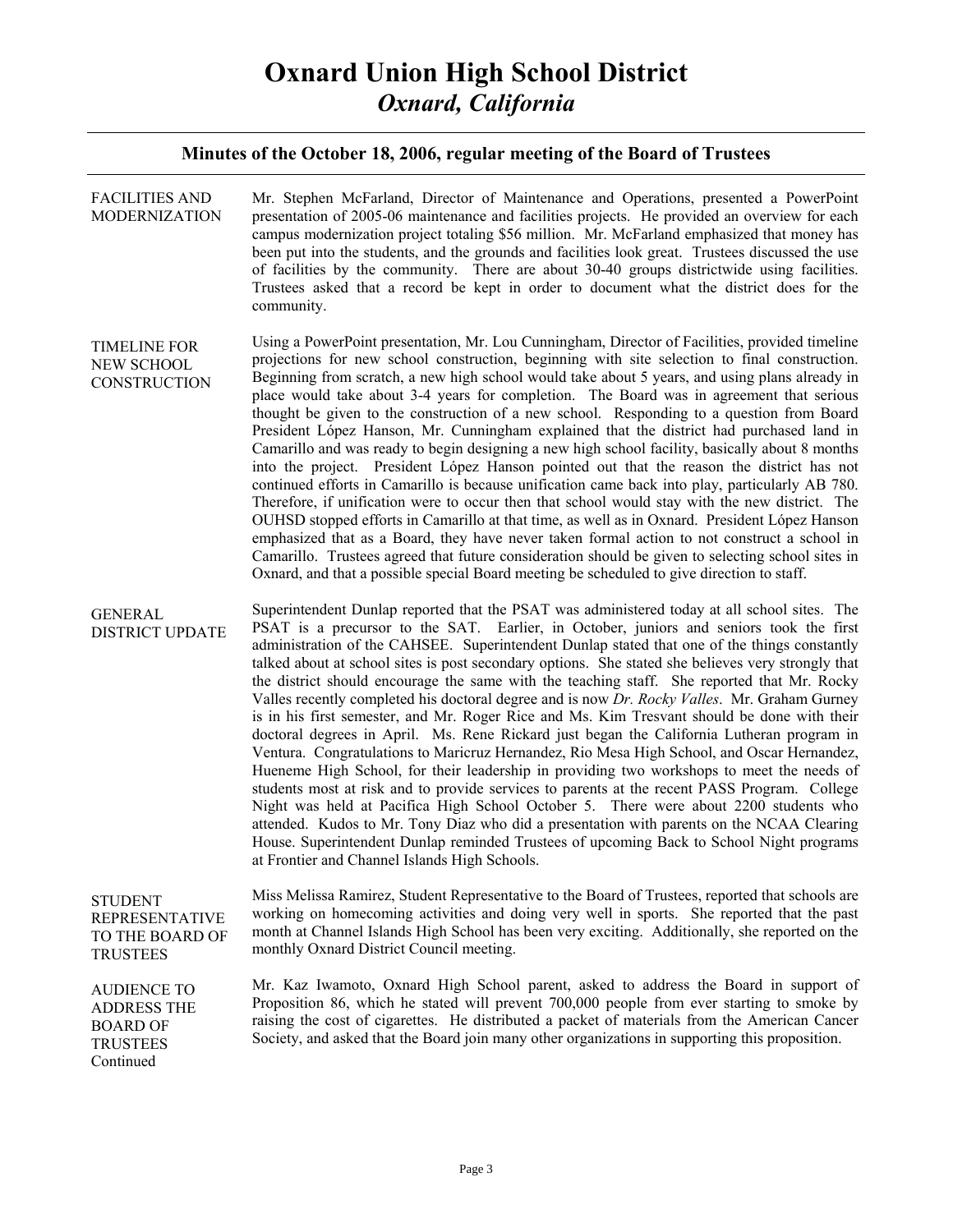| <b>CONSENT</b><br><b>CALENDAR</b> | On motion of Trustee Pinkard, seconded by Trustee Stocks and carried, that Consent Calendar<br>Item 11Y be pulled and that the Consent Calendar Items be approved, as listed.                                                                                                    |
|-----------------------------------|----------------------------------------------------------------------------------------------------------------------------------------------------------------------------------------------------------------------------------------------------------------------------------|
|                                   | Motion was amended by Trustee Jaquez, seconded by Trustee Valles and carried, that Consent<br>Calendar Items 11Y and 11H be pulled and that the Consent Calendar Items be approved, as<br>listed.                                                                                |
| Certificated<br>Personnel         | Employment<br>Kevin Brower, sixty percent assignment, temporary ISP teacher effective $10/23/06 - 01/25/07$                                                                                                                                                                      |
|                                   | Ratification of Reclassification<br>Sam Cvijanovich, from Social Science teacher to Dean of Student Accountability, effective<br>10/06/06                                                                                                                                        |
|                                   | Ratification of Temporary Employment<br>Nina Garcher, School Psychologist, effective 09/26/06 - 01/25/07<br>Jorge Napoles, Mathematics teacher, effective 10/09/06 - 01/25/07                                                                                                    |
|                                   | Rescind Offer of Employment<br>Elaine Liu-Grondin, School Psychologist<br>Lisa Salas, Dean of Student Accountability                                                                                                                                                             |
|                                   | Request to Rescind Sabbatical for the 2006/07 School Year<br>Cary Davis, Special Education teacher                                                                                                                                                                               |
|                                   | Request for Leave Without Pay<br>Reiko Evans, Science teacher, effective 09/25/06 - 11/03/06<br>Mary Elizabeth Umholtz, School Nurse, effective 01/17/06                                                                                                                         |
|                                   | Request to Return from Leave Without Pay<br>Carolyn Rutludge, Consumer and Family Science teacher, effective 10/02/06                                                                                                                                                            |
|                                   | <b>Disability Retirement</b><br>Cary Davis, Special Education teacher, effective 11/17/06                                                                                                                                                                                        |
| Classified<br>Personnel           | Employment<br>Omar Morales, Custodian, effective 10/19/06<br>David Polzin, Staff Accountant, effective 10/19/06                                                                                                                                                                  |
|                                   | Reclassification<br>Ariana Pike, from Clerical Assistant I to EDP Operator - Attendance, effective 08/29/06<br>Saba Tailor, from Paraeducator I to Paraeducator V, effective 09/01/06<br>Cecilia Tamayo, from Adult School Secretary to Director's Secretary, effective 10/23/06 |
|                                   | Ratification of Employment<br>Jazmin Ceja, Paraeducator II, effective 10/10/06<br>Tiffany Gray, Clerical III Attendance/Records, effective 09/05/06<br>Ricardo Ortega, Campus Supervisor, effective 09/05/06                                                                     |
|                                   | Retirement<br>Sherrill Tucker, Executive Assistant to the Superintendent, effective 11/03/06                                                                                                                                                                                     |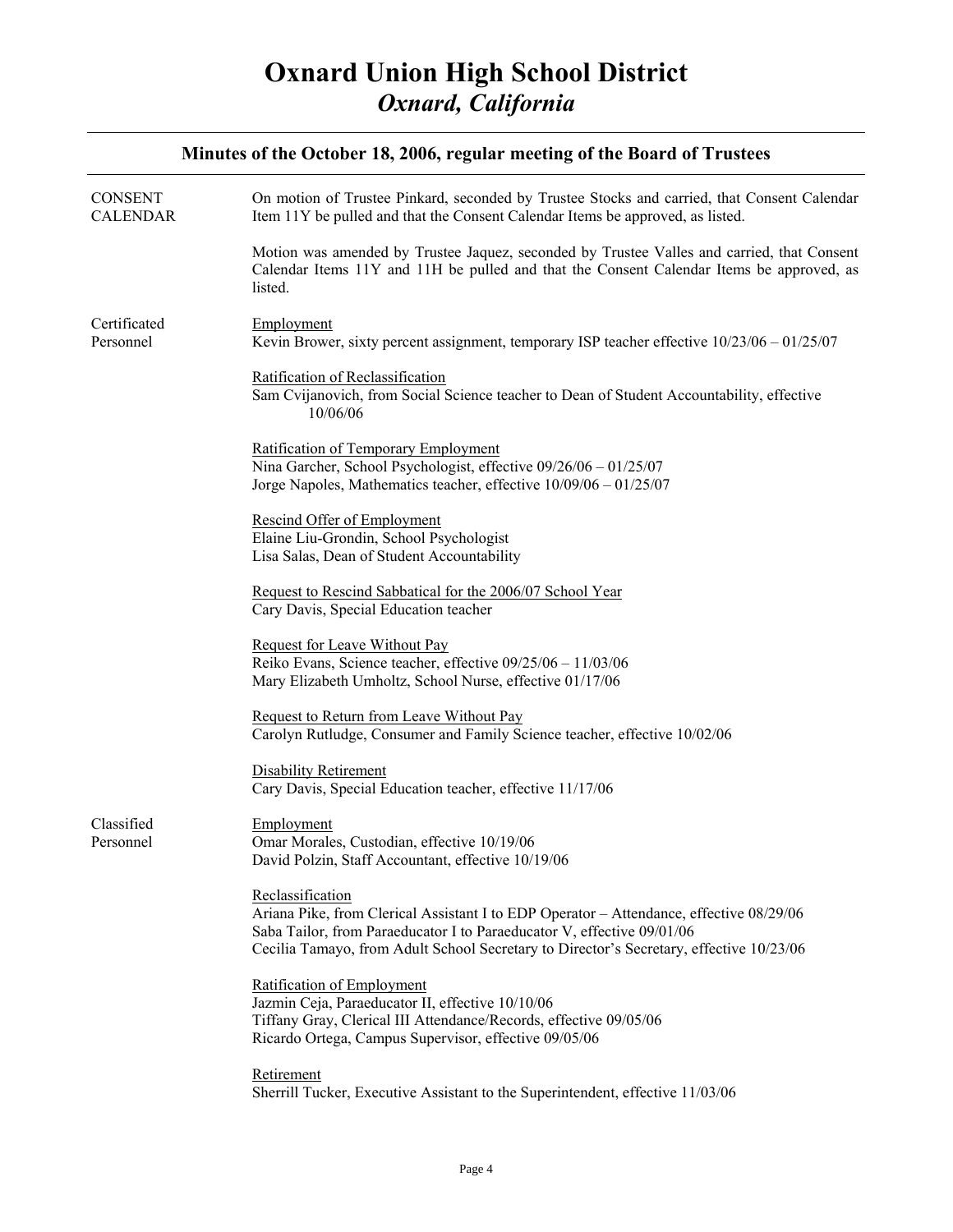| Purchase Orders                                | That Purchase Orders totaling \$1,470,546.46 and Direct Pays totaling \$705,655.40 be approved,<br>as presented.                                                                                                                                                                                                                                                                                                                                                                                   |
|------------------------------------------------|----------------------------------------------------------------------------------------------------------------------------------------------------------------------------------------------------------------------------------------------------------------------------------------------------------------------------------------------------------------------------------------------------------------------------------------------------------------------------------------------------|
| Approval of Non-<br>Public School<br>Placement | That the non-public school placement, as of July 3, 2006, for Student No. 128021, Case Number<br>Fifteen, 06/07, be approved according to the recommendation of the student's IEP Team and the<br>Director of Special Education.                                                                                                                                                                                                                                                                   |
| Approval of Non-<br>Public School<br>Placement | That the non-public school placement, as of August 28, 2006, for Student No. 128038, Case<br>Number Sixteen, 06/07, be approved according to the recommendation of the student's IEP<br>Team and the Director of Special Education.                                                                                                                                                                                                                                                                |
| Approval of Non-<br>Public School<br>Placement | That the non-public school placement, as of July 7, 2005, for Student No. 117036, Case Number<br>Seventeen, 05/06, be approved according to the recommendation of the student's IEP Team and<br>the Director of Special Education.                                                                                                                                                                                                                                                                 |
| <b>Voluntary Consent</b><br>To Expulsion       | That Student No. 102268 be expelled from the Oxnard Union High School District for the<br>remainder of the 2006-07 school year, and that the student attend Gateway Community School<br>for the period of expulsion. The student will be reviewed for readmission in accordance with<br>district policy upon the conclusion of the term of the expulsion, and is to comply with the<br>recommended Rehabilitation Plan and provide documentation that the plan has been completed.                 |
| <b>Voluntary Consent</b><br>To Expulsion       | That Student No. 106940 be expelled from the Oxnard Union High School District for the<br>remainder of the 2006-07 school year, and that the student attend Pacific View Community Day<br>School for the period of the expulsion. The student will be reviewed for readmission in<br>accordance with district policy upon the conclusion of the term of the expulsion, and is to<br>comply with the recommended Rehabilitation Plan and provide documentation that the plan has<br>been completed. |
| <b>Voluntary Consent</b><br>To Expulsion       | That Student No. 108721 be expelled from the Oxnard Union High School District for the<br>remainder of the 2006-07 school year, and that the student attend Pacific View Community Day<br>School for the period of expulsion. The student will be reviewed for readmission in accordance<br>with district policy upon the conclusion of the term of the expulsion, and is to comply with the<br>recommended Rehabilitation Plan and provide documentation that the plan has been completed.        |
| <b>Voluntary Consent</b><br>To Expulsion       | That Student No. 109847 be expelled from the Oxnard Union High School District for the<br>remainder of the 2006-07 school year, and that the student attend Gateway Community School<br>for the period of the expulsion. The student will be reviewed for readmission in accordance with<br>district policy upon the conclusion of the term of the expulsion, and is to comply with the<br>recommended Rehabilitation Plan and provide documentation that the plan has been completed.             |
| <b>Voluntary Consent</b><br>To Expulsion       | That Student No. 114185 be expelled from the Oxnard Union High School District for the<br>remainder of the 2006-07 school year, and that the student attend Pacific View Community Day<br>School for the period of the expulsion. The student will be reviewed for readmission in<br>accordance with district policy upon the conclusion of the term of the expulsion, and is to<br>comply with the recommended Rehabilitation Plan and provide documentation that the plan has<br>been completed. |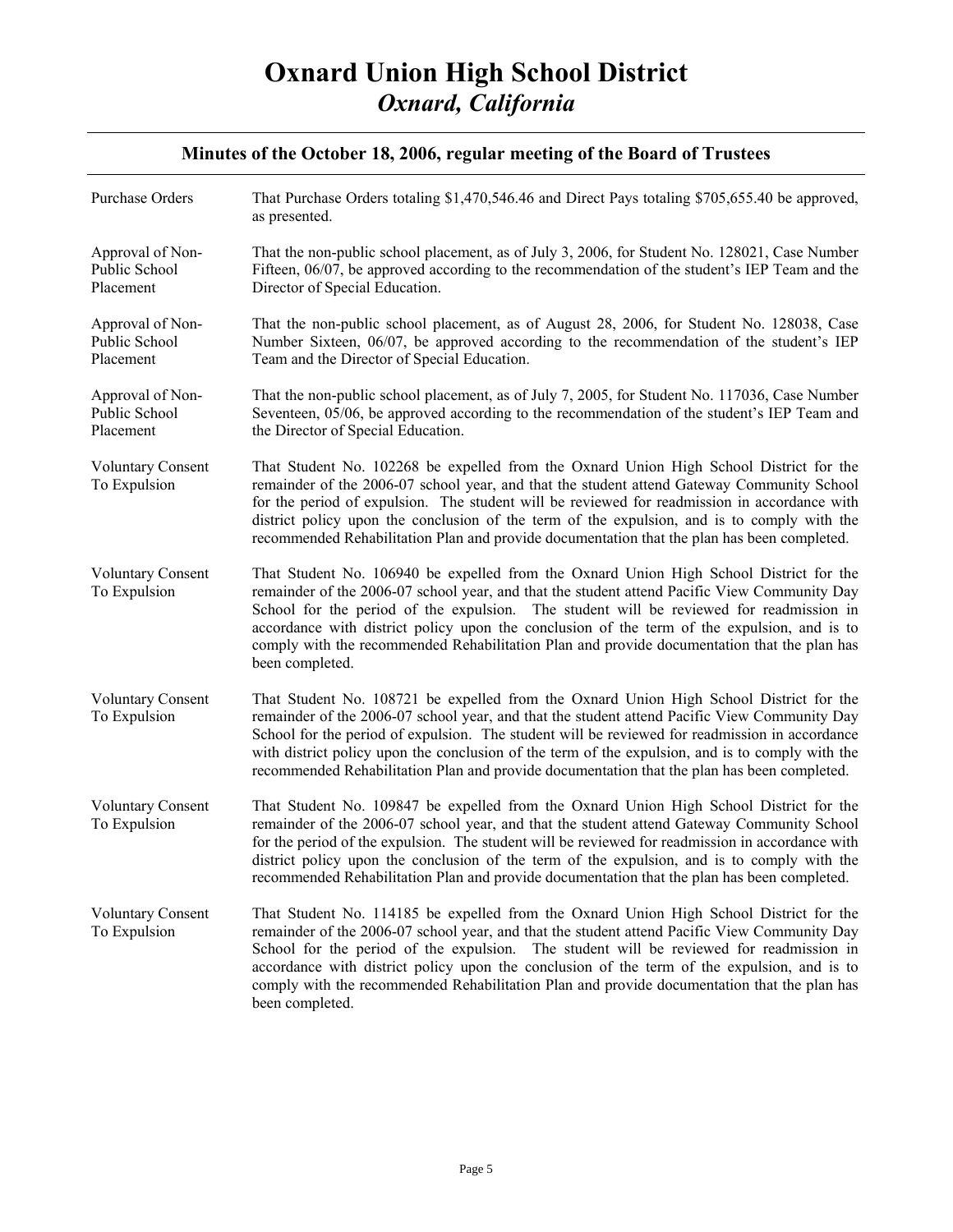| <b>Voluntary Consent</b><br>To Expulsion | That Student No. 115624 be expelled from the Oxnard Union High School District for the<br>remainder of the 2006-07 school year, and that the student attend Gateway Community School<br>for the period of the expulsion. The student will be reviewed for readmission in accordance with<br>district policy upon the conclusion of the term of the expulsion, and is to comply with the<br>recommended Rehabilitation Plan and provide documentation that the plan has been completed.                 |
|------------------------------------------|--------------------------------------------------------------------------------------------------------------------------------------------------------------------------------------------------------------------------------------------------------------------------------------------------------------------------------------------------------------------------------------------------------------------------------------------------------------------------------------------------------|
| <b>Voluntary Consent</b><br>To Expulsion | That Student No. 115812 be expelled from the Oxnard Union High School District for the<br>remainder of the 2006-07 school year, and that the student attend Gateway Community School<br>for the period of the expulsion. The student will be reviewed for readmission in accordance with<br>district policy upon the conclusion of the term of the expulsion, and is to comply with the<br>recommended Rehabilitation Plan and provide documentation that the plan has been completed.                 |
| <b>Voluntary Consent</b><br>To Expulsion | That Student No. 116011 be expelled from the Oxnard Union High School District for the<br>remainder of the 2006-07 school year, and that the student attend Pacific View Community Day<br>School for the period of the expulsion. The student will be reviewed for readmission in<br>accordance with the district policy upon the conclusion of the term of expulsion, and is to<br>comply with the recommended Rehabilitation Plan and provide documentation that the plan has<br>been completed.     |
| <b>Voluntary Consent</b><br>To Expulsion | That Student No. 116019 be expelled from the Oxnard Union High School District for the<br>remainder of the 2006-07 school year, and that the student attend Gateway Community School<br>for the period of the expulsion. The student will be reviewed for readmission in accordance with<br>district policy upon the conclusion of the term of the expulsion, and is to comply with the<br>recommended Rehabilitation Plan and provide documentation that the plan has been completed.                 |
| <b>Voluntary Consent</b><br>To Expulsion | That Student No. 116043 be expelled from the Oxnard Union High School District for the<br>remainder of the 2006-07 school year, and that the student attend Pacific View Community Day<br>School for the period of the expulsion. The student will be reviewed for readmission in<br>accordance with district policy upon the conclusion of the term of the expulsion, and is to<br>comply with the recommended Rehabilitation Plan and provide documentation that the plan has<br>been completed.     |
| <b>Voluntary Consent</b><br>To Expulsion | That Student No. 116859 be expelled from the Oxnard Union High School District for the fall<br>semester of the 2006-07 school year, and that the student attend Gateway Community School for<br>the period of expulsion. The student will be reviewed for readmission in accordance with district<br>policy upon the conclusion of the term of the expulsion, and is to comply with the recommended<br>Rehabilitation Plan and provide documentation that the plan has been completed.                 |
| <b>Voluntary Consent</b><br>To Expulsion | That Student No. 116949 be expelled from the Oxnard Union High School District for the<br>remainder of the 2006-07 school year, and that the student attend Pacific View Community Day<br>School for the period of the expulsion. The student will be reviewed for readmission in<br>accordance with the district policy upon the conclusion of the term of the expulsion, and is to<br>comply with the recommended Rehabilitation Plan and provide documentation that the plan has<br>been completed. |
| Voluntary Consent<br>To Expulsion        | That Student No. 117373 be expelled from the Oxnard Union High School District for the<br>remainder of the 2006-07 school year, and that the student attend Gateway Community School<br>for the period of the expulsion. The student will be reviewed for readmission in accordance with<br>district policy upon the conclusion of the term of the expulsion, and is to comply with the<br>recommended Rehabilitation Plan and provide documentation that the plan has been completed.                 |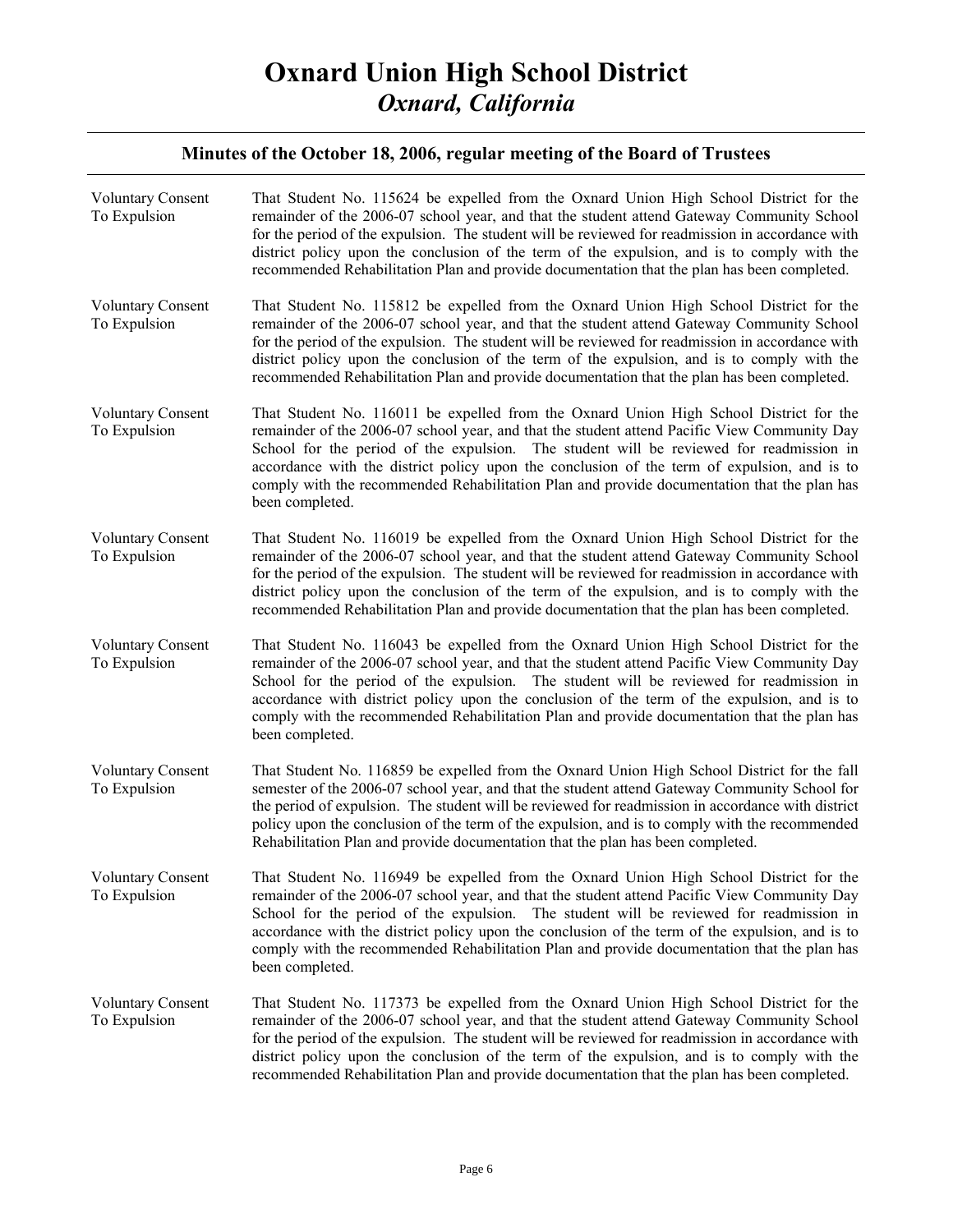| <b>Voluntary Consent</b><br>To Expulsion    | That Student No. 117531 be expelled from the Oxnard Union High School District for the<br>remainder of the 2006-07 school year, and that the student attend Gateway Community School<br>for the period of the expulsion. The student will be reviewed for readmission in accordance with<br>district policy upon the conclusion of the term of the expulsion, and is to comply with the<br>recommended Rehabilitation Plan and provide documentation that the plan has been completed.                                                                |
|---------------------------------------------|-------------------------------------------------------------------------------------------------------------------------------------------------------------------------------------------------------------------------------------------------------------------------------------------------------------------------------------------------------------------------------------------------------------------------------------------------------------------------------------------------------------------------------------------------------|
| <b>Voluntary Consent</b><br>To Expulsion    | That Student No. 120157 be expelled from the Oxnard Union High School District for the<br>remainder of the 2006-07 school year, and that the student attend Gateway Community School<br>for the period of the expulsion. The student will be reviewed for readmission in accordance with<br>district policy upon the conclusion of the term of the expulsion, and is to comply with the<br>recommended Rehabilitation Plan and provide documentation that the plan has been completed.                                                                |
| <b>Voluntary Consent</b><br>To Expulsion    | That Student No. 120204 be expelled from the Oxnard Union High School District for the<br>remainder of the 2006-07 school year, and that the student attend Gateway Community School<br>for the period of expulsion. The student will be reviewed for readmission in accordance with<br>district policy upon the conclusion of the term of the expulsion, and is to comply with the<br>recommended Rehabilitation Plan and provide documentation that the plan has been completed.                                                                    |
| <b>Voluntary Consent</b><br>To Expulsion    | That Student No. 122336 be expelled from the Oxnard Union High School District for the fall<br>semester of the 2006-07 school year, and that the student attend Home Hospital Teaching for the<br>period of expulsion. The student will be reviewed for readmission in accordance with district<br>policy upon the conclusion of the term of the expulsion, and is to comply with the recommended<br>Rehabilitation Plan and provide documentation that the plan has been completed.                                                                  |
| <b>Voluntary Consent</b><br>To Expulsion    | That Student No. 123097 be expelled from the Oxnard Union High School District for the<br>remainder of the 2006-07 school year, and that the student attend Pacific View Community Day<br>School for the period of expulsion. The student will be reviewed for readmission in accordance<br>with district policy upon the conclusion of the term of the expulsion, and is to comply with the<br>recommended Rehabilitation Plan and provide documentation that the plan has been completed.                                                           |
| <b>Voluntary Consent</b><br>To Expulsion    | That Student No. 124736 be expelled from the Oxnard Union High School District for the first<br>semester of the 2006-07 school year, and that the student attend Pacific View Community Day<br>School for the period of expulsion. The student will be reviewed for readmission in accordance<br>with district policy upon the conclusion of the term of the expulsion, and is to comply with the<br>recommended Rehabilitation Plan and provide documentation that the plan has been completed.                                                      |
| <b>Voluntary Consent</b><br>To Expulsion    | That Student No. 127136 be expelled from the Oxnard Union High School District for the<br>remainder of the 2006-07 school year, and that the student attend Pacific View Community Day<br>School for the period of expulsion. The student will be reviewed for readmission in accordance<br>with district policy upon the conclusion of the term of the expulsion, and is to comply with the<br>recommended Rehabilitation Plan and provide documentation that the plan has been completed.                                                           |
| Expulsion by<br><b>Administrative Panel</b> | That Student No. 107805 be expelled from the Oxnard Union High School District for the<br>remainder of the fall semester of the 2006-07 school year, and that the student be placed at<br>Gateway Community School during the period of expulsion. The student will be reviewed for<br>readmission to the comprehensive high school in accordance with district policy upon the<br>conclusion of the terms of the expulsion, and is to comply with the recommended Rehabilitation<br>Plan and provide documentation that the plan has been completed. |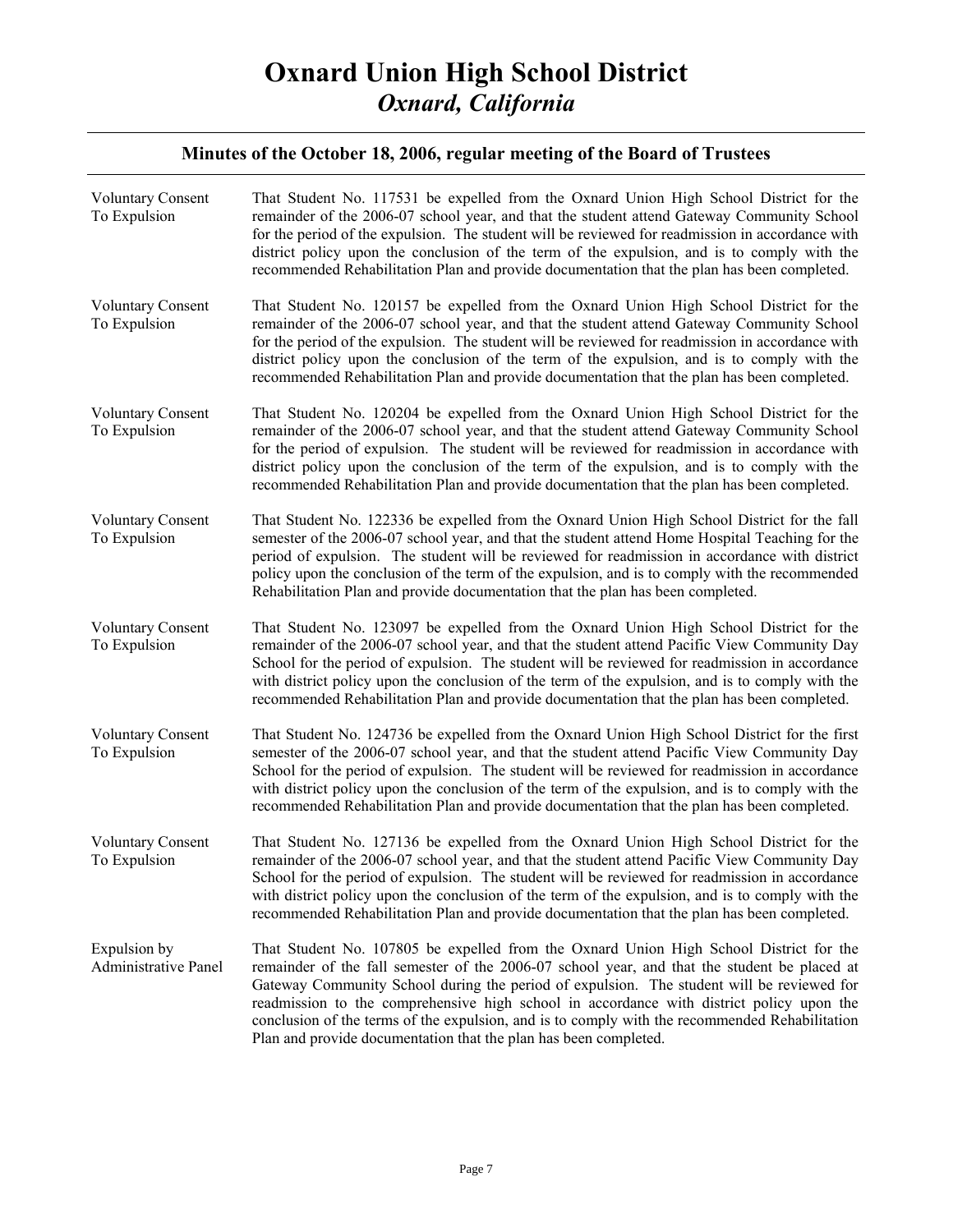| Expulsion by<br><b>Administrative Panel</b>                                          | That Student No. 107916 be expelled from the Oxnard Union High School District for the<br>remainder of the fall semester of the 2006-07 school year, and that the student be placed at<br>Pacific View Community Day School during the period of expulsion. The student will be<br>reviewed for readmission to the comprehensive high school in accordance with district policy<br>upon the conclusion of the terms of the expulsion, and is to comply with the recommended<br>Rehabilitation Plan and provide documentation that the plan has been completed. |
|--------------------------------------------------------------------------------------|----------------------------------------------------------------------------------------------------------------------------------------------------------------------------------------------------------------------------------------------------------------------------------------------------------------------------------------------------------------------------------------------------------------------------------------------------------------------------------------------------------------------------------------------------------------|
| Expulsion by<br><b>Administrative Panel</b>                                          | That Student No. 117664 be expelled from the Oxnard Union High School District for the<br>remainder of the 2006-07 school year, and that the expulsion be suspended and as a condition of<br>suspension that the student be assigned to Frontier High School during the period of expulsion.<br>The student is to comply with the recommended Rehabilitation Plan and may be reviewed for<br>reinstatement on or before June 15, 2007.                                                                                                                         |
| Expulsion by<br>Administrative Panel                                                 | That Student No. 127146 be expelled from the Oxnard Union High School District for the<br>remainder of the 2006-07 school year, and that the student be placed at Pacific View Community<br>Day School during the period of expulsion. The student will be reviewed for readmission to the<br>comprehensive high school in accordance with district policy upon the conclusion of the terms of<br>the expulsion, and is to comply with the recommended Rehabilitation Plan and provide<br>documentation that the plan has been completed.                      |
| Approval of<br>Additional Graduates,<br>Class of 2006                                | That the 2006 Additional Graduates be approved, as presented.                                                                                                                                                                                                                                                                                                                                                                                                                                                                                                  |
| Approval of OHS Trip<br>Request, Musical<br>Performance                              | That the Oxnard High School Trip Request for 47 students and 15 chaperones to attend musical<br>performance and cultural exchange in Vancouver, Canada, April 6-13, 2007, be approved, as<br>presented.                                                                                                                                                                                                                                                                                                                                                        |
| Approval of ACHS<br>Trip Request, Model<br><b>United Nations</b>                     | That the Adolfo Camarillo High School Trip Request for 16 students and 5 chaperones to attend<br>National Model United Nations Competition in New York, New York, March 6-11, 2007, be<br>approved, as presented.                                                                                                                                                                                                                                                                                                                                              |
| Approval of Student<br>Teacher Agreement<br>with California<br>Lutheran University   | That the Student Teacher Agreement between California Lutheran University and the Oxnard<br>Union High School District be approved, as presented.                                                                                                                                                                                                                                                                                                                                                                                                              |
| Approval of Quarterly<br>Report - Williams<br><b>Uniform Complaint</b><br>Procedures | That the Quarterly Report of Administrative Regulation $1312.4(a)$ – Williams Uniform<br>Complaint Procedures be approved, as presented.                                                                                                                                                                                                                                                                                                                                                                                                                       |
| Approval of Notice of<br>Completions                                                 | That the Notice of Completions be approved as follows:<br>Channel Islands Roofing, Inc. for the Roofing Project at Adolfo Camarillo High School<br>Enterprise Construction, Inc. for the Renovation of the Football Stadium at Channel<br>$\bullet$<br>Islands High School<br>Hughes General Engineering for Modernization - Phase B at Adolfo Camarillo High<br>$\bullet$<br>School                                                                                                                                                                           |
| Notice of<br>Authorization,<br>Dolinka Group                                         | That the Notice of Authorization with Dolinka Group be approved, as presented.                                                                                                                                                                                                                                                                                                                                                                                                                                                                                 |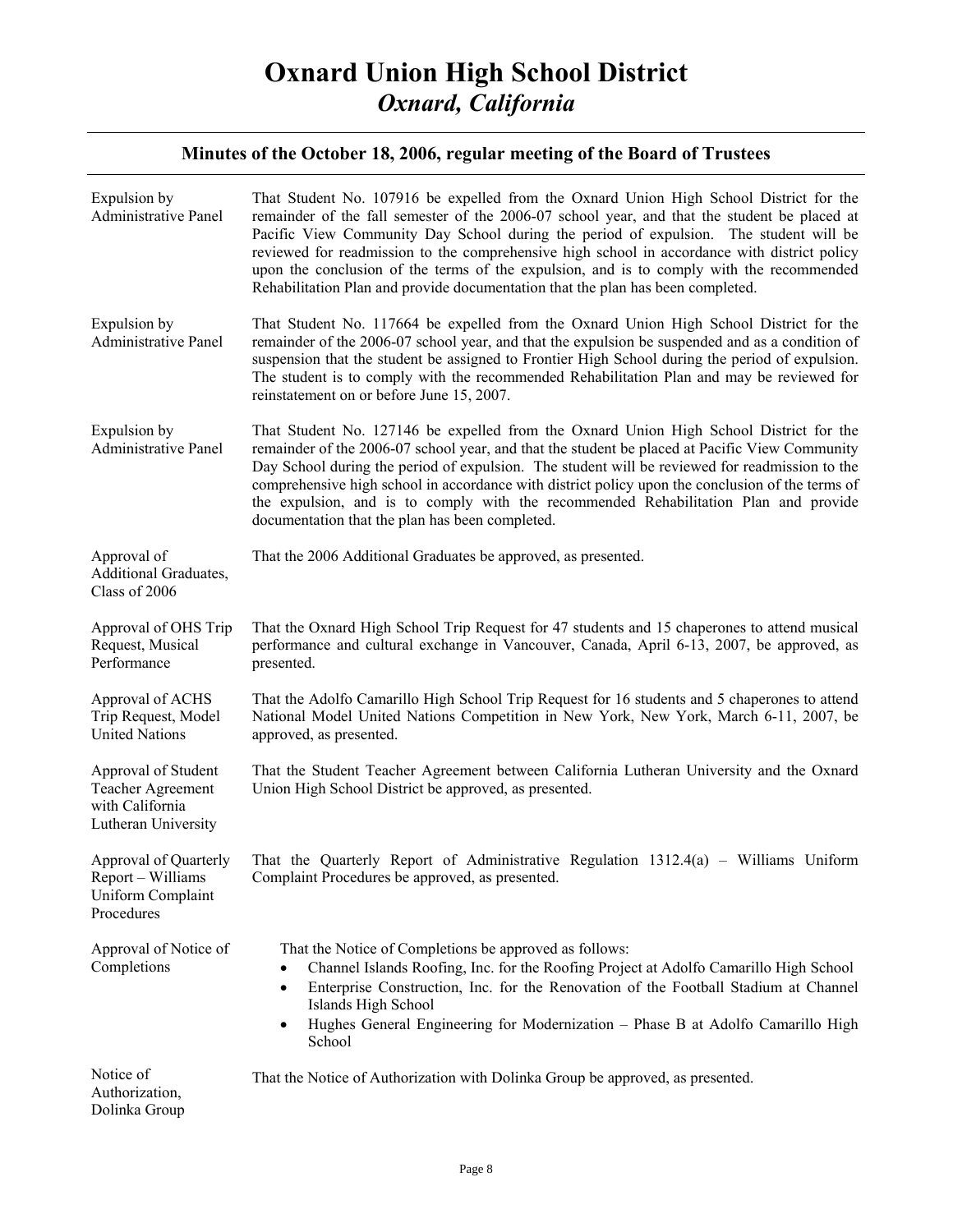| Agreement with<br>Taylor Publishing Co.                                         | That the Agreement with Taylor Publishing Company for the production of Puente High<br>School's Yearbook be approved, as presented.                                                                                                                                                                                                      |
|---------------------------------------------------------------------------------|------------------------------------------------------------------------------------------------------------------------------------------------------------------------------------------------------------------------------------------------------------------------------------------------------------------------------------------|
| Agreement for<br>Transportation of<br>Special Education<br>Students             | That the Agreement with Pleasant Valley School District to provide transportation services for<br>special education students be approved, as presented.                                                                                                                                                                                  |
| Agreement for<br>Provision of Vehicle<br>Fuel                                   | That the Agreement for the provision of vehicle fuel with the Pleasant Valley School District be<br>approved, as presented.                                                                                                                                                                                                              |
| Agreement with<br>School Services of<br>California, Inc.                        | That the Special Services Agreement with School Services of California, Inc. for Fiscal and<br>Budget Services, with Addendum A be approved, as presented.                                                                                                                                                                               |
| Agreement with SSC<br>for Legislative<br>Advocacy                               | That the Special Services Agreement with School Services of California, Inc. for Legislative<br>Advocacy be approved, as presented.                                                                                                                                                                                                      |
| Agreement with<br>County for Drainage<br>Improvements                           | That the Cooperative Agreement with the County of Ventura for drainage improvements in front<br>of Rio Mesa High School be approved, as presented.                                                                                                                                                                                       |
| Agreement for<br><b>Vocational Training</b>                                     | That the Agreement with Jersey Mike's Sub for vocational training of Special Education students<br>be approved, as presented.                                                                                                                                                                                                            |
| Disposal of<br><b>Surplus Property</b>                                          | That the items listed be declared surplus and that staff be authorized to dispose of all items<br>through sale or other means, in the most expeditious manner.                                                                                                                                                                           |
| Donations                                                                       | That the Donations Report for the reporting period September 14, 2006, through October 18,<br>2006, be approved, as presented.                                                                                                                                                                                                           |
| 50-50 Match Funding<br>Agreement with<br>Oxnard High School<br>Sound System     | That the district enter into a 50-50 match funding agreement with Oxnard High School for the<br>replacement of the school's gymnasium sound system, as presented.                                                                                                                                                                        |
| Approval of<br>Memorandum for<br><b>Parent Training</b><br>Services             | That Pacific View High School be allowed to enter into an agreement with The Parent Institute<br>for Quality Education for parent training services, as presented.                                                                                                                                                                       |
| Adoption of<br>Resolution No. 06-42<br>For Lower-Emission<br>School Bus Program | That Resolution No. 06-42, certifying that Oxnard Union High School District owns qualifying<br>buses manufactured before 1987 and authorizing the district Superintendent to execute in the<br>name of the district all necessary documents and actions to carry out the terms of the contract if<br>funding be approved, as presented. |
| Agreements with<br>VCOE for R.O.P.<br>Teachers                                  | That the agreements with Ventura County Office of Education for R.O.P. teachers for Culinary<br>Arts, Environmental Horticultural Science, Hospitality $\&$ Tourism, Photo Communications,<br>Production Technology, and Video Production Programs be approved, as presented                                                             |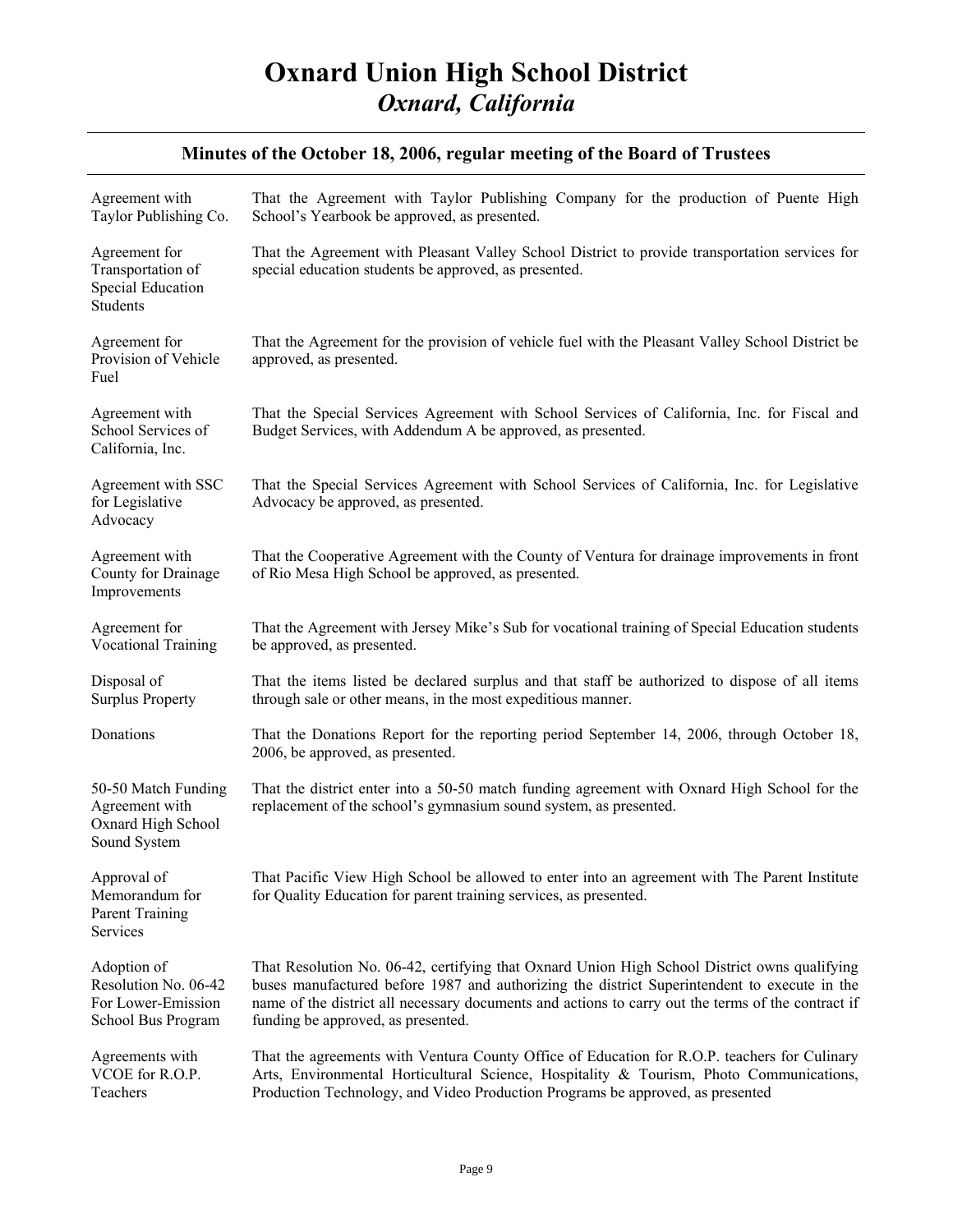| Adoption of<br>Resolution No. 06-44,<br>Voter Registration and<br>Participation                     | That Resolution No. 06-44, Voter Registration and Participation Month be adopted, as presented.                                                                                                                                                                                     |
|-----------------------------------------------------------------------------------------------------|-------------------------------------------------------------------------------------------------------------------------------------------------------------------------------------------------------------------------------------------------------------------------------------|
| Approval of Job<br>Description<br>Revisions                                                         | In separate action, Trustees discussed Consent Calendar Item 11H: Consideration of Approval<br>of Proposed Job Description Revisions.                                                                                                                                               |
|                                                                                                     | On motion of Trustee Stocks, seconded by Trustee Pinkard and carried, the revision to<br>Certificated Management Job Description Assistant Principal and Dean of Student<br>Accountability was approved, as presented.                                                              |
|                                                                                                     | On motion of Trustee Stocks, seconded by Trustee Valles and carried, the revision to Classified<br>position Duplicating Machine Operator was approved, as presented.                                                                                                                |
|                                                                                                     | On motion of Trustee Pinkard, seconded by Trustee Stocks and carried, the revisions to<br>Confidential position <i>Executive Assistant to the Superintendent</i> to include "Bilingual ability"<br>desirable" were approved, as presented.                                          |
| <b>APPROVAL OF JOB</b><br>DESCRIPTION:<br><b>WEB AND</b><br><b>MULTIMEDIA</b><br><b>COORDINATOR</b> | On motion of Trustee Valles, seconded by Trustee Stocks and carried, the proposed Classified<br>job description of Web and Multimedia Coordinator was approved, as presented.                                                                                                       |
| <b>APPROVAL OF</b><br>PROGRAM PLAN<br><b>FOR AB 1802</b>                                            | On motion of Trustee Pinkard, seconded by Trustee Stocks and carried, the proposed program<br>plan for AB 1802 – Comprehensive Counseling Services and the certificated job description was<br>approved, as presented.                                                              |
| <b>APPROVAL OF</b><br><b>UNIT SHARE</b><br><b>SALARY INCREASE</b>                                   | On motion of Trustee Valles, seconded by Trustee Jaquez and carried, that certificated,<br>classified, paraeducator and campus supervisor employees be provided a 5.75 percent "on<br>schedule" salary increase effective July 1, 2006.                                             |
| <b>APPROVAL OF</b><br><b>SALARY INCREASE</b><br>MANAGEMENT<br><b>AND</b><br>CONFIDENTIAL            | On motion of Trustee Jaquez, seconded by Trustee Stocks and carried 4-1, that management and<br>confidential employees, with the exception of the Superintendent and Assistant Superintendents,<br>be provided a 5.75 percent "on schedule" salary increase effective July 1, 2006. |
| <b>RATIFICATION OF</b><br><b>CHANGE ORDER</b>                                                       | On motion of Trustee Valles, seconded by Trustee Stocks and carried, Change Order No. 2 to<br>Century Contractors Corp. for additional work at Hueneme High School was ratified, as<br>presented.                                                                                   |
| <b>BOARD MEMBERS'</b><br><b>REPORTS AND</b><br><b>COMMUNICATION</b>                                 | Trustee Jaquez recently attended NALEO conferences in Atlanta, Georgia, and Washington D.C.<br>He shared materials on <i>Teacher Quality</i> and meeting the challenges of teacher recruitment and<br>retention.                                                                    |
|                                                                                                     | Trustee Jaquez shared that the Health Academy at Pacifica High School is progressing well, and<br>expressed his pleasure that they received the grant award.                                                                                                                        |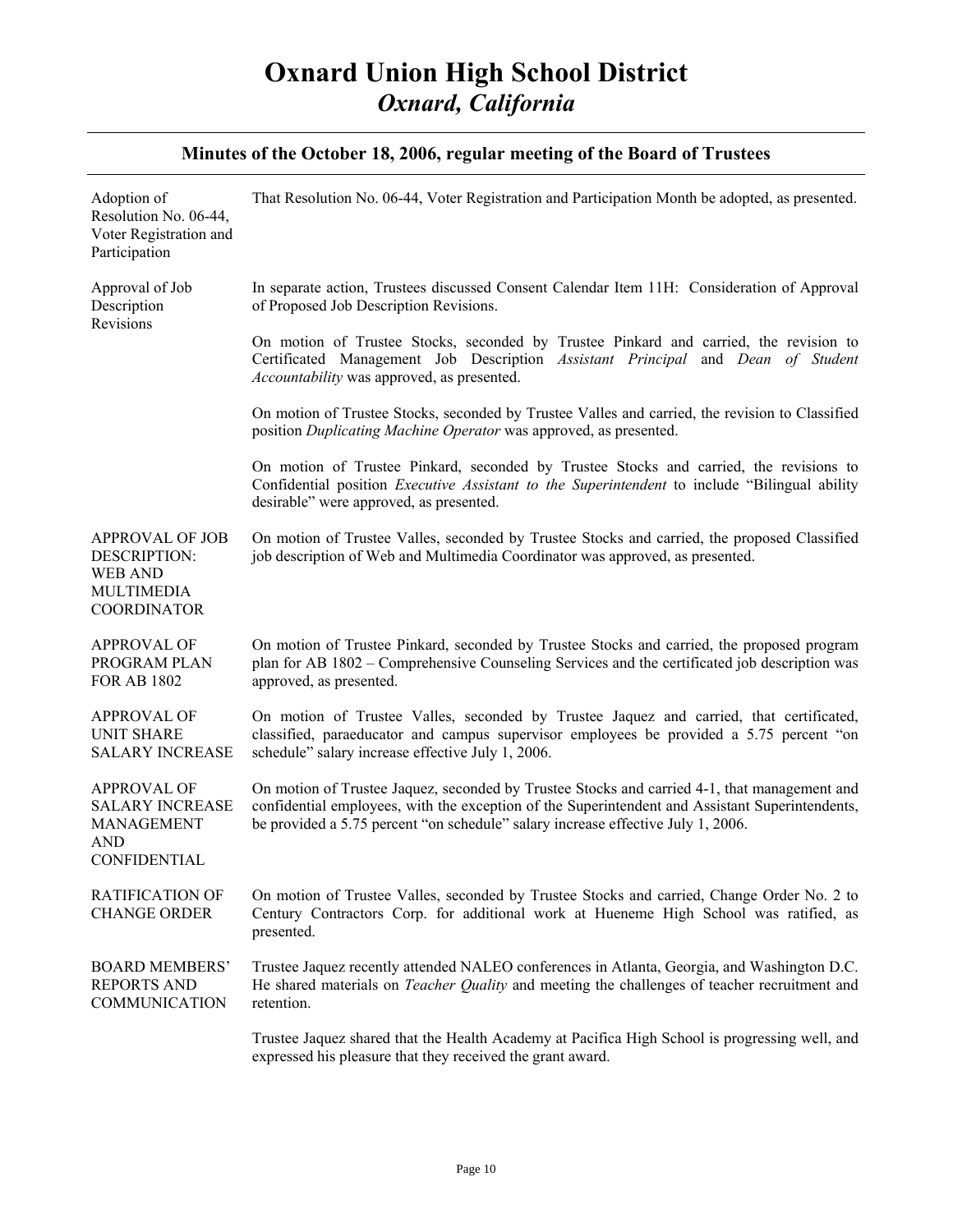| <b>BOARD MEMBERS'</b><br><b>REPORTS AND</b><br><b>COMMUNICATION</b><br>Continued | Board President López Hanson expressed her appreciation to Glenn Lipman, Ray Senesac, the<br>ACHS band, and the ACHS cheerleaders for the outstanding job they did for the $50th$ anniversary<br>of Adolfo Camarillo High School. She shared that it was nice to hear stories from Adolfo<br>Camarillo's granddaughters and from Trustee Bob Valles. She thanked Superintendent Dunlap<br>for her speech which was delivered with great passion.                |
|----------------------------------------------------------------------------------|-----------------------------------------------------------------------------------------------------------------------------------------------------------------------------------------------------------------------------------------------------------------------------------------------------------------------------------------------------------------------------------------------------------------------------------------------------------------|
|                                                                                  | President López Hanson stated that earlier this evening the Board adopted Resolution No. 06-44<br>declaring Voter Registration and Participation Month. She emphasized how important it is to<br>register and to vote, and reminded that many have sacrificed a lot so that all can have the<br>opportunity to vote. Superintendent Dunlap reported that students at Channel Islands High<br>School are being trained to help with the elections on November 7. |
| <b>ITEMS FOR</b><br><b>FUTURE</b>                                                | Dale Scott and Chick Adams: 2001 General Obligation Refunding Bonds -<br>A.<br>November 15, 2006                                                                                                                                                                                                                                                                                                                                                                |
| <b>CONSIDERATION</b>                                                             | Calleguas Landowner's Request to Annex and Approval of Parcel Charge -<br>B.<br>November 15, 2006                                                                                                                                                                                                                                                                                                                                                               |
|                                                                                  | Civic Center Report (Joe Knopf) – November 15, 2006<br>C.                                                                                                                                                                                                                                                                                                                                                                                                       |
|                                                                                  | Audited Financial Statements - November 15, 2006<br>D.                                                                                                                                                                                                                                                                                                                                                                                                          |
| <b>FUTURE</b><br><b>MEETINGS</b>                                                 | Wednesday, November 15, $2006 - 5:30$ p.m., in the District Office Board Room -<br>Regularly scheduled meeting                                                                                                                                                                                                                                                                                                                                                  |
|                                                                                  | Wednesday, December 13, $2006 - 5:30$ p.m., in the District Office Board Room –<br>Regularly scheduled meeting                                                                                                                                                                                                                                                                                                                                                  |
| <b>ADJOURNMENT</b>                                                               | There being no further items of business, it was moved by Trustee Pinkard, seconded by Trustee<br>Valles and carried, that the meeting be adjourned at 9:15 p.m.                                                                                                                                                                                                                                                                                                |
|                                                                                  | <b>BOARD OF TRUSTEES</b>                                                                                                                                                                                                                                                                                                                                                                                                                                        |

Irene Pinkard, Ed.D., Clerk

Jody Dunlap, Ed.D., Secretary